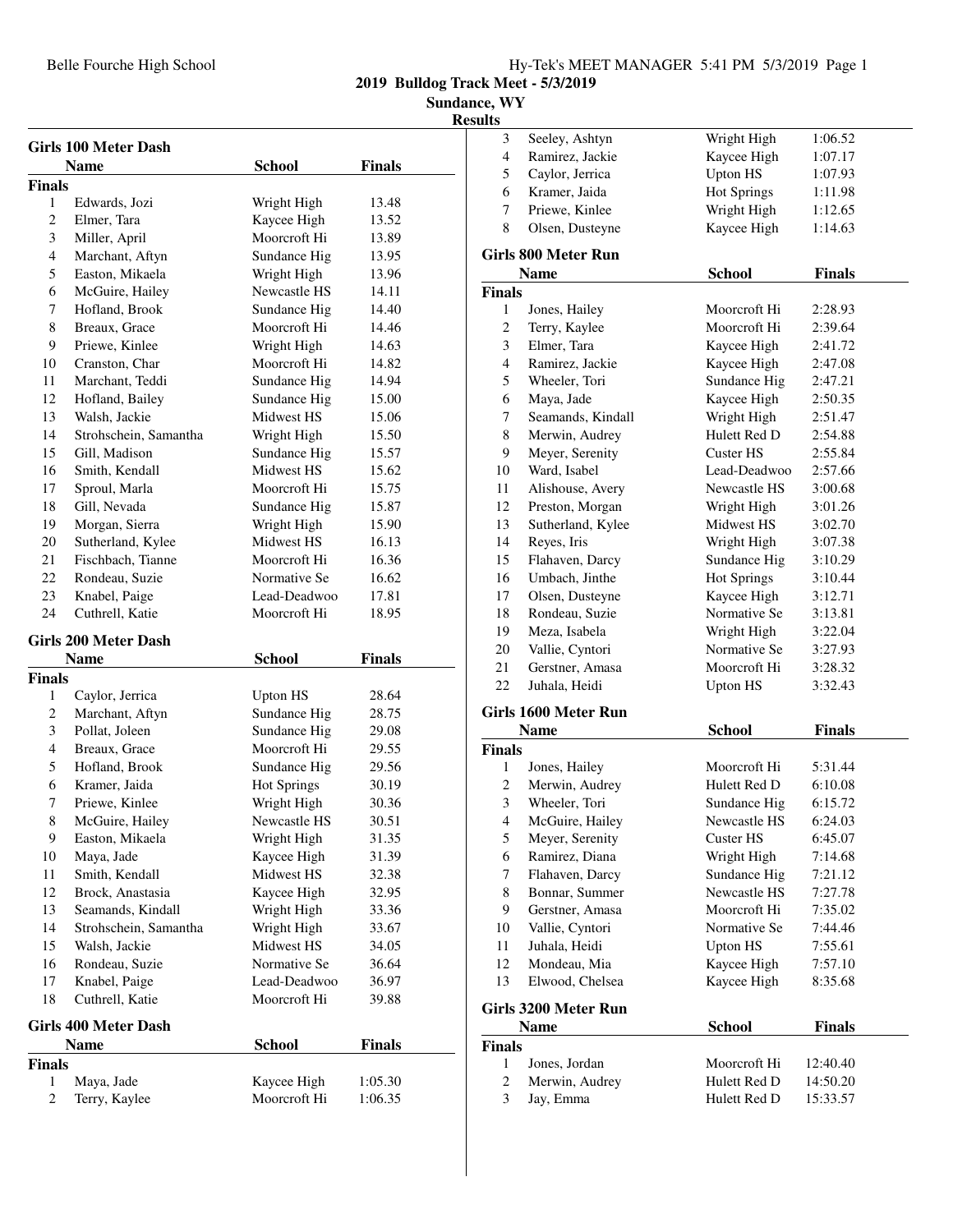| Hy-Tek's MEET MANAGER 5:41 PM 5/3/2019 Page 2 |  |  |
|-----------------------------------------------|--|--|
|                                               |  |  |

**Sundance, WY**

| Finals  (Girls 3200 Meter Run)<br>Name  | School                                   | Finals         |
|-----------------------------------------|------------------------------------------|----------------|
| Glasser, Maren<br>4                     | Wright High                              | 17:10.09       |
|                                         |                                          |                |
| <b>Girls 100 Meter Hurdles</b>          |                                          |                |
| <b>Name</b>                             | <b>School</b>                            | <b>Finals</b>  |
| <b>Finals</b>                           |                                          |                |
| 1<br>Edwards, Jozi<br>$\overline{c}$    | Wright High<br>Kaycee High               | 16.85          |
| Pierson, Tinley<br>3<br>Cleveland, Mary | Kaycee High                              | 17.67          |
| Smith, Kendall<br>4                     | Midwest HS                               | 19.76<br>20.44 |
| 5<br>Miller, Aloria                     | <b>Upton HS</b>                          | 22.16          |
| Brock. Anastasia<br>6                   | Kaycee High                              | 22.95          |
|                                         |                                          |                |
| <b>Girls 300 Meter Hurdles</b>          |                                          |                |
| <b>Name</b>                             | <b>School</b>                            | Finals         |
| <b>Finals</b>                           |                                          |                |
| 1<br>Edwards, Jozi                      | Wright High                              | 52.34          |
| $\overline{c}$<br>Pierson, Tinley       | Kaycee High                              | 55.30          |
| 3<br>Vaughn, Kaitlin                    | Kaycee High                              | 1:00.39        |
| $\overline{4}$<br>Brock, Anastasia      | Kaycee High                              | 1:07.81        |
| Girls 4x100 Meter Relay                 |                                          |                |
| <b>Team</b>                             | <b>Relay</b>                             | Finals         |
| <b>Finals</b>                           |                                          |                |
| 1<br>Wright High School                 | A                                        | 54.69          |
| 1) Meza, Teresa                         | 2) Seeley, Ashtyn                        |                |
| 3) Easton, Mikaela                      | 4) Edwards, Jozi                         |                |
| Kaycee High School<br>2                 | A                                        | 56.65          |
| 1) Cleveland, Mary                      | 2) Vaughn, Kaitlin                       |                |
| 3) Hill, Bindi                          | 4) Elmer, Tara                           |                |
| Moorcroft High School<br>3              | А                                        | 59.43          |
| 1) Otto, Amanda<br>3) Sproul, Marla     | 2) Fischbach, Tianne<br>4) Miller, April |                |
|                                         |                                          |                |
| <b>Girls 4x400 Meter Relay</b>          |                                          |                |
| Team                                    | <b>Relay</b>                             | Finals         |
| <b>Finals</b>                           |                                          |                |
| 1<br>Sundance High School               | A                                        | 4:42.35        |
| Wright High School<br>2                 | A                                        | 5:12.05        |
| 1) Apodaca, Shelby                      | 2) Preston, Morgan                       |                |
| 3) Thompson, Heidi                      | 4) Morgan, Sierra                        |                |
| Girls 4x800 Meter Relay                 |                                          |                |
| <b>Team</b>                             | Relay                                    | Finals         |
| <b>Finals</b>                           |                                          |                |
| Lead-Deadwood<br>1                      | А                                        | 12:54.80       |
| 1) Jones, Zariah                        | 2) Wisser, Chloe                         |                |
| 3) Janssen, Rachel                      | 4) Ward, Isabel                          |                |
| <b>Girls 1600 Sprint Medley</b>         |                                          |                |
| Team                                    | <b>Relay</b>                             | Finals         |
| <b>Finals</b>                           |                                          |                |
| 1<br>Moorcroft High School              | А                                        | 4:36.03        |
| 1) Breaux, Grace                        | 2) Terry, Kaylee                         |                |
| 3) Jones, Jordan                        | 4) Jones, Hailey                         |                |
|                                         |                                          |                |
|                                         |                                          |                |

| աւտ            |                                  |                            |                      |  |
|----------------|----------------------------------|----------------------------|----------------------|--|
| 2              | Wright High School               | Α                          | 5:24.58              |  |
|                | 1) Thompson, Heidi               | 2) Strohschein, Samantha   |                      |  |
|                | 3) Morgan, Sierra                | 4) Ramirez, Diana          |                      |  |
| 3              | Sundance High School             | А                          | 5:34.28              |  |
|                | <b>Girls High Jump</b>           |                            |                      |  |
|                | <b>Name</b>                      | <b>School</b>              | Finals               |  |
| <b>Finals</b>  |                                  |                            |                      |  |
| 1              | Seeley, Ashtyn                   | Wright High                | 4-08.00              |  |
| 2              | Ortega, Arlette                  | Kaycee High                | 4-06.00              |  |
| 3              | Olsen, Dusteyne                  | Kaycee High                | 4-04.00              |  |
| $\overline{4}$ | Thompson, Heidi                  | Wright High                | 4-02.00              |  |
|                |                                  |                            |                      |  |
|                | <b>Girls Pole Vault</b>          |                            |                      |  |
|                | <b>Name</b>                      | <b>School</b>              | <b>Finals</b>        |  |
| <b>Finals</b>  |                                  |                            |                      |  |
| 1              | Pierson, Tinley                  | Kaycee High                | 8-06.00              |  |
| 2              | Caylor, Jerrica                  | <b>Upton HS</b>            | J8-06.00             |  |
| 3              | Preston, Morgan                  | Wright High                | 7-04.00              |  |
| 3              | Seamands, Kindall                | Wright High                | 7-04.00              |  |
| 5              | Rogers, Olivia                   | Lead-Deadwoo               | $6 - 10.00$          |  |
| 5              | Ramirez, Jackie                  | Kaycee High                | $6 - 10.00$          |  |
| 5              | Toth, Jasmine                    | <b>Upton HS</b>            | $6 - 10.00$          |  |
|                | Meza, Isabela                    | Wright High                | NH                   |  |
|                | Mondeau, Mia                     | Kaycee High                | NΗ                   |  |
| ---            | Miller, Aloria                   | <b>Upton HS</b>            | NH                   |  |
|                | <b>Girls Long Jump</b>           |                            |                      |  |
|                | <b>Name</b>                      | <b>School</b>              | <b>Finals</b>        |  |
| <b>Finals</b>  |                                  |                            |                      |  |
| 1              | Alishouse, Avery                 | Newcastle HS               | 14-10.00             |  |
| 2              | Seeley, Ashtyn                   | Wright High                | 14-04.25             |  |
| 3              | Ortega, Arlette                  | Kaycee High                | 14-03.25             |  |
| 4              | Meza, Teresa                     | Wright High                | 14-00.00             |  |
| 5              | Cranston, Char                   | Moorcroft Hi               | 13-08.50             |  |
| 6              | Cleveland, Mary                  | Kaycee High                | 13-08.00             |  |
| 7              | Olsen, Dusteyne                  | Kaycee High                | 13-06.50             |  |
| 8              | Thompson, Heidi                  | Wright High                | 13-04.75             |  |
| 9              | Malson, Chesney                  | Kaycee High                | 13-04.50             |  |
| 10             | Miller, Aloria                   | <b>Upton HS</b>            | 13-00.00             |  |
| 11             | Walsh, Jackie                    | Midwest HS                 | 12-07.75             |  |
| 12             | Wisser, Chloe                    | Lead-Deadwoo               | 12-04.00             |  |
| 13             | Gill, Nevada                     | Sundance Hig               | 11-05.75             |  |
| 14             | Sproul, Marla                    | Moorcroft Hi               | 11-04.50             |  |
| 15             | Marchant, Aftyn                  | Sundance Hig               | 11-01.75             |  |
| 16             | Sutherland, Kylee                | Midwest HS                 | 10-10.00             |  |
| 17             | Fischbach, Tianne                | Moorcroft Hi               | 10-06.00             |  |
| 18             | Knabel, Paige                    | Lead-Deadwoo               | 9-01.25              |  |
|                |                                  |                            |                      |  |
|                | <b>Girls Triple Jump</b>         |                            |                      |  |
|                | <b>Name</b>                      | <b>School</b>              | <b>Finals</b>        |  |
| <b>Finals</b>  |                                  |                            |                      |  |
| 1              | Pierson, Tinley                  | Kaycee High                | 31-09.50             |  |
| 2              | Alishouse, Avery                 | Newcastle HS               | 30-02.50             |  |
| 3<br>4         | Marchant, Teddi<br>Walsh, Jackie | Sundance Hig<br>Midwest HS | 28-01.50<br>26-00.50 |  |
|                |                                  |                            |                      |  |
|                |                                  |                            |                      |  |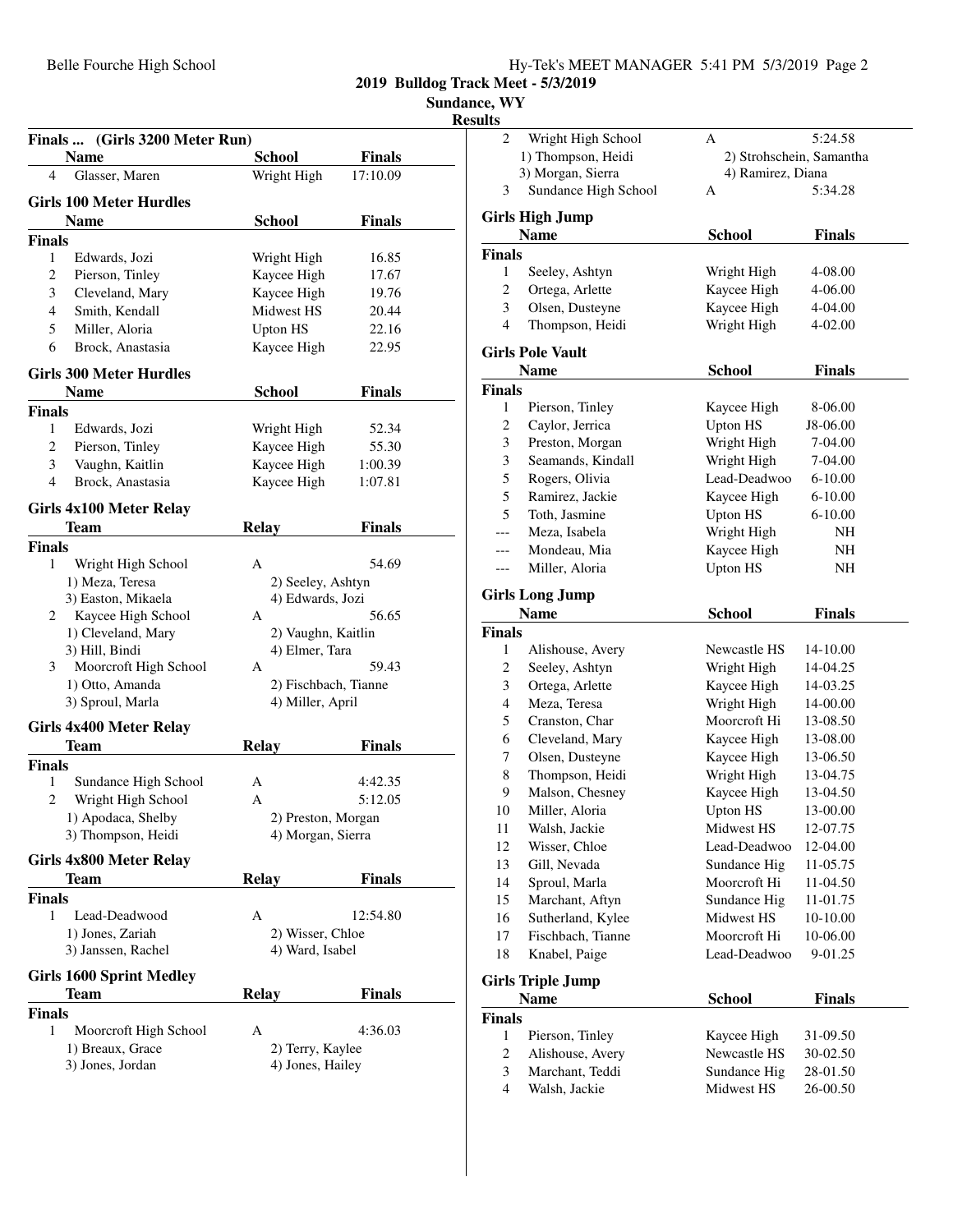| Hy-Tek's MEET MANAGER 5:41 PM 5/3/2019 Page 3 |  |  |  |
|-----------------------------------------------|--|--|--|
|-----------------------------------------------|--|--|--|

**Sundance, WY**

|                         |                                            |                    |               | R |
|-------------------------|--------------------------------------------|--------------------|---------------|---|
|                         | Finals  (Girls Triple Jump)<br><b>Name</b> | <b>School</b>      | <b>Finals</b> |   |
| 5                       | Smith, Kendall                             | Midwest HS         | 26-00.00      |   |
| 6                       | Sproul, Marla                              | Moorcroft Hi       | 24-03.00      |   |
| 7                       | Sutherland, Kylee                          | Midwest HS         | 23-03.50      |   |
|                         | <b>Girls Shot Put</b>                      |                    |               |   |
|                         | Name                                       | <b>School</b>      | <b>Finals</b> |   |
| Finals                  |                                            |                    |               |   |
| 1                       | Langston, Riley                            | Wright High        | 34-10.50      |   |
| $\mathbf{2}$            | Pollat, Joleen                             | Sundance Hig       | 34-00.50      |   |
| 3                       | Apodaca, Shelby                            | Wright High        | 32-08.00      |   |
| $\overline{4}$          | Hofland, Bailey                            | Sundance Hig       | 31-04.00      |   |
| 5                       | Steveson, Lauren                           | Newcastle HS       | 30-09.00      |   |
| 6                       | Jacobson, Jami                             | Wright High        | 29-11.25      |   |
| 7                       | Johnson, Nicole                            | <b>Custer HS</b>   | 29-04.00      |   |
| 8                       | Coberly, Annika                            | Upton HS           | 29-00.75      |   |
| 9                       | Henrichs, Taylor                           | Custer HS          | 28-04.00      |   |
| 10                      | Hofland, Brook                             | Sundance Hig       | 27-07.25      |   |
| 11                      | Fuller, Brandi                             | Wright High        | 26-11.00      |   |
| 12                      | Malson, Chesney                            | Kaycee High        | 26-05.00      |   |
| 13                      | Reyes, Iris                                | Wright High        | 25-10.50      |   |
| 14                      | Janssen, Rachel                            | Lead-Deadwoo       | 25-09.25      |   |
| 15                      | Kyte, McKinly                              | Lead-Deadwoo       | 23-11.00      |   |
| 16                      | Sipe, Mataya                               | Kaycee High        | 23-09.75      |   |
| 17                      | Glasser, Maren                             | Wright High        | 23-06.50      |   |
| 18                      | Parker, Emma                               | <b>Hot Springs</b> | 23-03.50      |   |
| 19                      | Kremer, Grace                              | <b>Custer HS</b>   | 23-00.50      |   |
| 20                      | Geib, Bently                               | Hulett Red D       | 22-10.25      |   |
| 21                      | Moore, Dakota                              | Wright High        | 22-08.50      |   |
| 22                      | Sweet, Kaylee                              | Newcastle HS       | 22-05.50      |   |
| 23                      | Brandeen, Kiki                             | <b>Hot Springs</b> | 22-01.50      |   |
| 24                      | Olson, Honesty                             | Newcastle HS       | 21-06.25      |   |
| 25                      | Stoltenberg, Courtney                      | Lead-Deadwoo       | 21-00.75      |   |
| 26                      | Humes, Emma                                | Newcastle HS       | 20-04.75      |   |
| 27                      | Cuthrell, Katie                            | Moorcroft Hi       | 19-08.25      |   |
| 28                      | Ballieu, Michelle                          | Newcastle HS       | 19-04.50      |   |
| 29                      | Vaughn, Austyn                             | Newcastle HS       | 19-01.50      |   |
| 30                      | Elwood, Coleasa                            | Kaycee High        | 18-11.50      |   |
| 31                      | Huven, Caitlynn                            | Hulett Red D       | 18-10.00      |   |
|                         | <b>Girls Discus Throw</b>                  |                    |               |   |
|                         | Name                                       | <b>School</b>      | <b>Finals</b> |   |
| <b>Finals</b>           |                                            |                    |               |   |
| 1                       | Langston, Riley                            | Wright High        | 108-11        |   |
| $\overline{\mathbf{c}}$ | Apodaca, Shelby                            | Wright High        | 100-07.50     |   |
| 3                       | Marchant, Teddi                            | Sundance Hig       | 100-07        |   |
| $\overline{\mathbf{4}}$ | Coberly, Annika                            | <b>Upton HS</b>    | 96-03         |   |
| 5                       | Easton, Mikaela                            | Wright High        | 94-07         |   |
| 6                       | Henrichs, Taylor                           | <b>Custer HS</b>   | 93-04         |   |
| 7                       | Pollat, Joleen                             | Sundance Hig       | 90-09         |   |
| 8                       | Jacobson, Jami                             | Wright High        | 88-05         |   |
| 9                       | Malson, Chesney                            | Kaycee High        | 84-01.50      |   |
| 10                      | Johnson, Nicole                            | Custer HS          | 81-09         |   |
| 11                      | Sipe, Mataya                               | Kaycee High        | 79-09         |   |
| 12                      | Glasser, Maren                             | Wright High        | 77-09         |   |
|                         |                                            |                    |               |   |

| 13             | Olson, Honesty                           | Newcastle HS                 | 75-05          |  |
|----------------|------------------------------------------|------------------------------|----------------|--|
| 14             | Hofland, Bailey<br>Sundance Hig<br>74-11 |                              |                |  |
| 15             | Janssen, Rachel                          | Lead-Deadwoo                 | 73-03.50       |  |
| 16             | Reyes, Iris                              | Wright High                  | 73-01          |  |
| 17             | Morgan, Sierra                           | Wright High                  | 72-05          |  |
| 18             | Kremer, Grace                            | <b>Custer HS</b>             | 70-04          |  |
| 19             | Fuller, Brandi                           | Wright High                  | 69-03          |  |
| 20             | Parker, Emma                             | <b>Hot Springs</b>           | 68-06          |  |
| 21             | Geib, Bently                             | Hulett Red D                 | 67-05          |  |
| 22             | Stoltenberg, Courtney                    | Lead-Deadwoo                 | 64-05          |  |
| 23             | Steveson, Lauren                         | Newcastle HS                 | 63-11          |  |
| 24             | Umbach, Jinthe                           | <b>Hot Springs</b>           | 58-06          |  |
| 25             | Jones, Zariah                            | Lead-Deadwoo                 | 57-10          |  |
| 26             | Huven, Caitlynn                          | Hulett Red D                 | 53-04          |  |
| 27             | Brandeen, Kiki                           | <b>Hot Springs</b>           | 50-02          |  |
| 28             | Hofland, Brook                           | Sundance Hig                 | 49-09          |  |
| 28             | Moore, Dakota                            | Wright High                  | 49-09          |  |
| 30             | Rogers, Olivia                           | Lead-Deadwoo                 | 48-10          |  |
| 31             | Kyte, McKinly                            | Lead-Deadwoo                 | 48-03          |  |
| 32             | Ballieu, Michelle                        | Newcastle HS                 | 45-06          |  |
| 33             | Vaughn, Austyn                           | Newcastle HS                 | 45-02          |  |
| 34             | Elwood, Coleasa                          | Kaycee High                  | 44-05          |  |
| 35             | Cuthrell, Katie                          | Moorcroft Hi                 | 44-03          |  |
|                |                                          |                              |                |  |
|                | <b>Boys 100 Meter Dash</b>               |                              |                |  |
|                | <b>Name</b>                              | <b>School</b>                | <b>Finals</b>  |  |
| <b>Finals</b>  |                                          |                              |                |  |
| 1              | Caylor, Jayden                           | Upton HS                     | 11.50          |  |
|                |                                          |                              |                |  |
| 2              | Osmon, Grayson                           | Moorcroft Hi                 | 11.56          |  |
| 3              | Thompson, Cody                           | Wright High                  | 11.79          |  |
| 4              | Barritt, Reece                           | <b>Upton HS</b>              | 11.93          |  |
| 5              | Wendland, Andrew                         | <b>Hot Springs</b>           | 12.00          |  |
| 6              | Hofland, Tanner                          | Sundance Hig                 | 12.20          |  |
| 7              | Drost, Dylon                             | Newcastle HS                 | 12.32          |  |
| 8              | Ruff, Tremaine                           | Normative Se                 | 12.35          |  |
| 9              | Rodick, Branden                          | Normative Se                 | 12.70          |  |
| 10             | Morris, David                            | Lead-Deadwoo                 | 12.72          |  |
| 11             | Prell. Isaac                             | Newcastle HS                 | 12.84          |  |
| 12             | Humes, Robert                            | Newcastle HS                 | 12.96          |  |
| 13             | Santos, Christian                        | Newcastle HS                 | 13.01          |  |
| 14             | Herrington, Tyrell                       | Newcastle HS                 | 15.25          |  |
|                |                                          |                              |                |  |
|                | <b>Boys 200 Meter Dash</b>               |                              |                |  |
|                | <b>Name</b>                              | <b>School</b>                | <b>Finals</b>  |  |
| <b>Finals</b>  |                                          |                              |                |  |
| 1              | Osmon, Grayson                           | Moorcroft Hi                 | 22.99          |  |
| 2              | Caylor, Jayden                           | <b>Upton HS</b>              | 23.28          |  |
| 3              | Massa, Thomas                            | <b>Hot Springs</b>           | 23.34          |  |
| $\overline{4}$ | Kreiter, Kc                              | Wright High                  | 23.48          |  |
| 5              | Barritt, Reece                           | <b>Upton HS</b>              | 24.11          |  |
| 6              | Ramsey, Gunner                           | Newcastle HS                 | 24.35          |  |
| 7              | Hofland, Tanner                          | Sundance Hig                 | 24.96          |  |
| 8              | Buske, Phoenix                           | Wright High                  | 25.00          |  |
| 9              | Drost, Dylon                             | Newcastle HS                 | 25.20          |  |
| 10<br>11       | Ruff, Tremaine<br>Schumacher, Eric       | Normative Se<br>Lead-Deadwoo | 25.24<br>25.55 |  |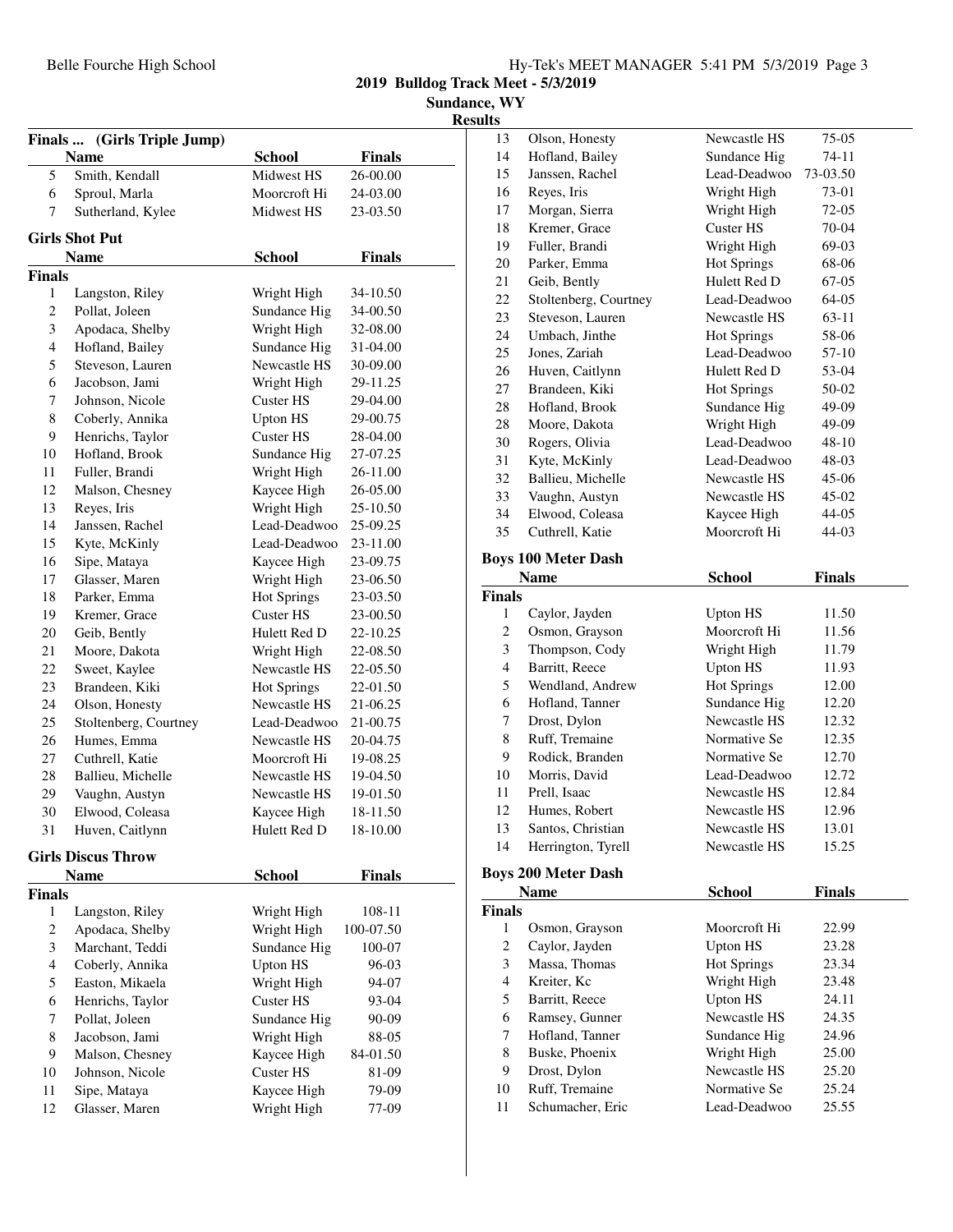| Hy-Tek's MEET MANAGER 5:41 PM 5/3/2019 Page 4 |  |  |  |
|-----------------------------------------------|--|--|--|
|                                               |  |  |  |

**2019 Bulldog Track Meet - 5/3/2019**

**Sundance, WY**

|               | Finals  (Boys 200 Meter Dash)      |                           |                    |
|---------------|------------------------------------|---------------------------|--------------------|
|               | <b>Name</b>                        | <b>School</b>             | <b>Finals</b>      |
| 12            | Rodick, Branden                    | Normative Se              | 25.84              |
| 13            | Santos, Christian                  | Newcastle HS              | 26.23              |
| 14            | Prell, Isaac                       | Newcastle HS              | 26.40              |
| 15            | Morris, David                      | Lead-Deadwoo              | 26.58              |
| 16            | Williams, Pratt                    | Lead-Deadwoo              | 26.82              |
| 17            | Humes, Robert                      | Newcastle HS              | 27.34              |
| 18            | Grace, Mikael                      | Custer HS                 | 28.27              |
| 19            | Russel, Warren                     | <b>Hot Springs</b>        | 29.57              |
| 20            | Makousky, Max                      | Newcastle HS              | 30.82              |
|               | <b>Boys 400 Meter Dash</b>         |                           |                    |
|               | <b>Name</b>                        | <b>School</b>             | Finals             |
| <b>Finals</b> |                                    |                           |                    |
| 1             | Massa, Thomas                      | <b>Hot Springs</b>        | 53.82              |
| 2             | Caylor, Jayden                     | <b>Upton HS</b>           | 54.20              |
| 3             | Barritt, Reece                     | <b>Upton HS</b>           | 54.38              |
| 4             | Wendland, Andrew                   | <b>Hot Springs</b>        | 55.91              |
| 5             | Schumacher, Eric                   | Lead-Deadwoo              | 56.94              |
| 6             | Vasquez, Jayden                    | Wright High               | 57.07              |
| 7             | Drost, Dylon                       | Newcastle HS              | 58.51              |
| 8             | Williams, Pratt                    | Lead-Deadwoo              | 58.58              |
| 9             | Ruff, Tremaine                     | Normative Se              | 59.21              |
| 10            | Davis, Cam                         | <b>Upton HS</b>           | 59.52              |
| 11            | Troftgruben, Tristan               | Newcastle HS              | 59.78              |
| 12            | Nelson, Seth                       | Hulett Red D              | 1:00.14            |
| 13            | Rodick, Branden                    | Normative Se              | 1:01.92            |
| 14            | Morris, David                      | Lead-Deadwoo              | 1:02.85            |
| 15            | Mack, Kayden                       | Wright High               | 1:03.04            |
|               |                                    |                           |                    |
| 16            | Seamands, Preston                  | Wright High<br>Midwest HS | 1:03.64            |
| 17            | Hutchings, Jacob<br>Tescher, Kaden |                           | 1:04.29            |
| 18            | Grace, Mikael                      | Wright High<br>Custer HS  | 1:04.83            |
| 19<br>20      | Albin, Stephen                     |                           | 1:06.20<br>1:07.61 |
|               |                                    | Wright High               |                    |
|               | <b>Boys 800 Meter Run</b>          |                           |                    |
|               | <b>Name</b>                        | <b>School</b>             | <b>Finals</b>      |
| <b>Finals</b> |                                    |                           |                    |
| 1             | Barritt, Dillon                    | <b>Upton HS</b>           | 2:04.56            |
| 2             | Purviance, Zach                    | Newcastle HS              | 2:11.86            |
| 3             | Letellier, Jhett                   | Hulett Red D              | 2:17.91            |
| 4             | Davis, Jayden                      | Sundance Hig              | 2:20.50            |
| 5             | Martin, Pj                         | Newcastle HS              | 2:21.45            |
| 6             | Massa, Carl                        | <b>Hot Springs</b>        | 2:27.31            |
| 7             | Makousky, Max                      | Newcastle HS              | 2:28.43            |
| 8             | Rowe, Garrett                      | <b>Hot Springs</b>        | 2:32.34            |
| 9             | Nelson, Seth                       | Hulett Red D              | 2:32.84            |
| 10            | Tomlinson, Michael                 | Newcastle HS              | 2:33.71            |
| 11            | Seamands, Preston                  | Wright High               | 2:34.38            |
| 12            | Mack, Kayden                       | Wright High               | 2:35.72            |
| 13            | Albin, Stephen                     | Wright High               | 2:39.52            |
| 14            | Lane, John                         | <b>Hot Springs</b>        | 2:39.65            |
| 15            | Riley, Devlin                      | Hulett Red D              | 2:49.11            |

|                | <b>Boys 1600 Meter Run</b>         |                                             |               |
|----------------|------------------------------------|---------------------------------------------|---------------|
|                | <b>Name</b>                        | <b>School</b>                               | Finals        |
| <b>Finals</b>  |                                    |                                             |               |
| 1              | Skeens, Hunter                     | Sundance Hig                                | 5:01.24       |
| 2              | Letellier, Jhett                   | Hulett Red D                                | 5:10.73       |
| 3              | Davis, Jayden                      | Sundance Hig                                | 5:11.47       |
| 4              | Prell, Conrad                      | Newcastle HS                                | 5:30.06       |
| 5              | Jay, Lane                          | Hulett Red D                                | 5:37.50       |
| 6              | Purviance, Peyton                  | Newcastle HS                                | 5:38.06       |
| 7              | Drake, Mathew                      | Newcastle HS                                | 5:42.00       |
| 8              | Lane, John                         | <b>Hot Springs</b>                          | 5:50.77       |
| 9              | Rose, Gabriel                      | Newcastle HS                                | 5:57.90       |
| 10             | Tomlinson, Michael                 | Newcastle HS                                | 6:05.98       |
| 11             | Coberly, Aidan                     | <b>Upton HS</b>                             | 6:19.51       |
| 12             | Riley, Devlin                      | Hulett Red D                                | 6:25.83       |
| 13             | Russel, Warren                     | <b>Hot Springs</b>                          | 6:27.03       |
|                |                                    |                                             |               |
|                | <b>Boys 3200 Meter Run</b>         |                                             |               |
|                | <b>Name</b>                        | <b>School</b>                               | <b>Finals</b> |
| <b>Finals</b>  |                                    |                                             |               |
| 1              | Skeens, Hunter                     | Sundance Hig                                | 11:12.39      |
| 2              | Troftgruben, Tristan               | Newcastle HS                                | 11:31.95      |
| 3              | Letellier, Jhett                   | Hulett Red D                                | 12:13.52      |
| $\overline{4}$ | Prell, Conrad                      | Newcastle HS                                | 12:18.46      |
| 5              | Alishouse, Bridger                 | <b>Upton HS</b>                             | 12:26.21      |
| 6              | Purviance, Peyton                  | Newcastle HS                                | 12:26.85      |
| 7              | Jay, Lane                          | Hulett Red D                                | 13:16.24      |
| 8              | Coberly, Aidan                     | <b>Upton HS</b>                             | 14:10.19      |
|                | <b>Boys 110 Meter Hurdles</b>      |                                             |               |
|                | <b>Name</b>                        | <b>School</b>                               | <b>Finals</b> |
| <b>Finals</b>  |                                    |                                             |               |
| 1              | Smith, Kaleb                       | Midwest HS                                  | 15.95         |
| $\overline{c}$ | Grace, Mikael                      | Custer HS                                   | 18.76         |
| 3              | Rudloff, Josiah                    | Sundance Hig                                | 19.25         |
| 4              | Ramsey, Grayson                    | Newcastle HS                                | 19.90         |
|                | <b>Boys 300 Meter Hurdles</b>      |                                             |               |
|                | <b>Name</b>                        | <b>School</b>                               | Finals        |
| <b>Finals</b>  |                                    |                                             |               |
| $\mathbf{1}$   | Smith, Kaleb                       | Midwest HS                                  | 42.40         |
| 2              | Louderback, Clayton                | Upton HS                                    | 45.38         |
| 3              | Rudloff, Josiah                    | Sundance Hig                                | 46.64         |
| $\overline{4}$ | Ramsey, Grayson                    | Newcastle HS                                | 48.62         |
|                | Drake, Mathew                      | Newcastle HS                                | 56.05         |
|                |                                    |                                             |               |
| 5              |                                    |                                             |               |
|                | <b>Boys 4x100 Meter Relay</b>      |                                             |               |
|                | Team                               | <b>Relay</b>                                | <b>Finals</b> |
|                |                                    |                                             |               |
| 1              | Wright High School                 | А                                           | 46.95         |
|                | 1) Mills, Grant                    | 2) Vasquez, Jayden                          |               |
|                | 3) Navarro, Luis                   | 4) Thompson, Cody                           |               |
| 2              | <b>Upton HS</b>                    | А                                           | 47.82         |
| <b>Finals</b>  | 1) Claycomb, Jess<br>3) Davis, Cam | 2) Louderback, Clayton<br>4) Bruce, Brayden |               |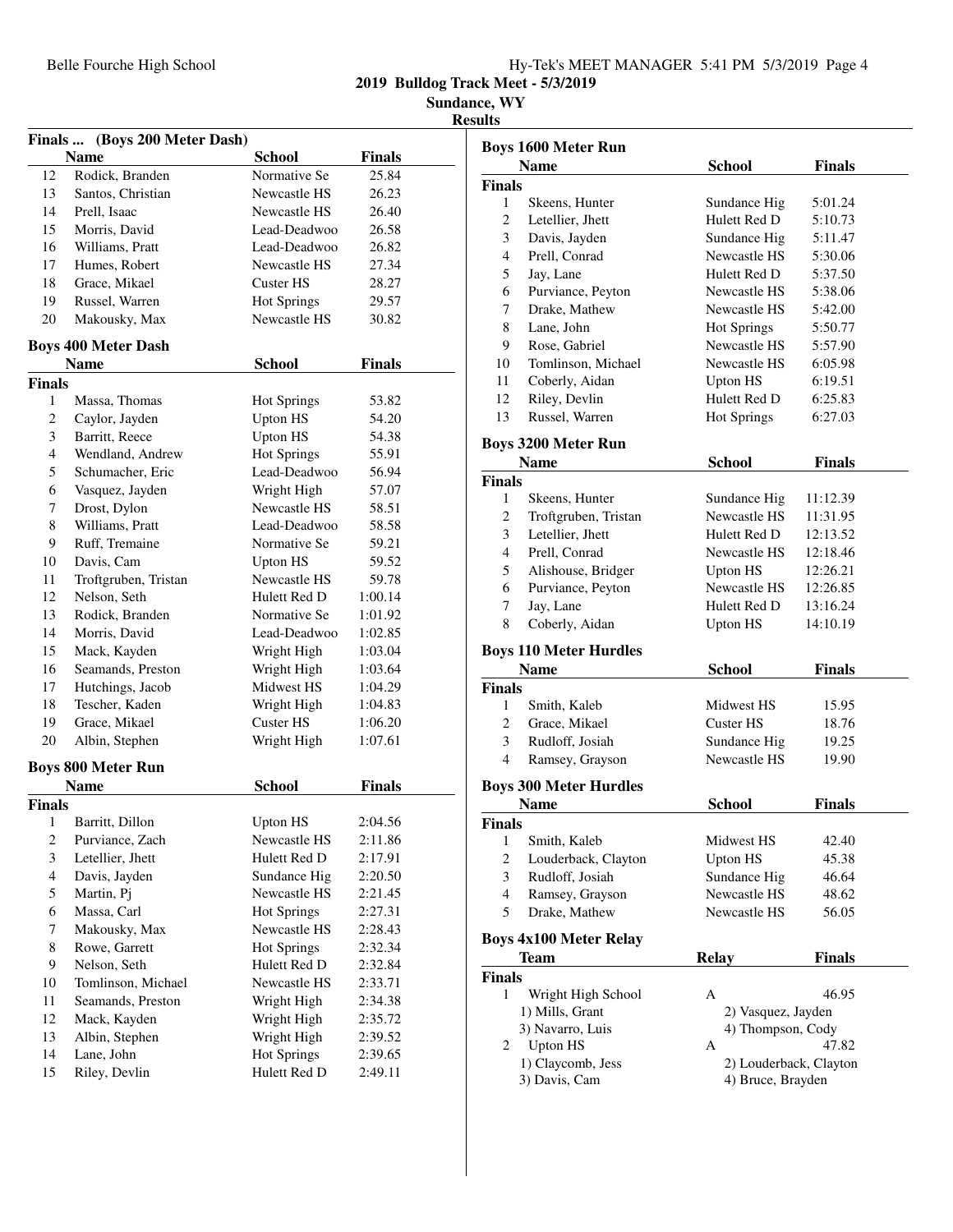| Hy-Tek's MEET MANAGER 5:41 PM 5/3/2019 Page 5 |
|-----------------------------------------------|
|-----------------------------------------------|

**Sundance, WY**

|                    | <b>Team</b>                           | <b>Relay</b>                | Finals                  |
|--------------------|---------------------------------------|-----------------------------|-------------------------|
| 3                  | Newcastle HS                          | A                           | 50.00                   |
|                    | 1) Drost, Dylon                       | 2) Prell, Isaac             |                         |
|                    | 3) Humes, Robert                      |                             | 4) Santos, Christian    |
|                    |                                       |                             |                         |
|                    | <b>Boys 4x400 Meter Relay</b>         |                             |                         |
|                    | <b>Team</b>                           | <b>Relay</b>                | Finals                  |
| <b>Finals</b>      |                                       |                             |                         |
| 1                  | Wright High School                    | A                           | 3:45.62                 |
|                    | 1) Thompson, Cody                     | 2) Yeradi, Dax              |                         |
|                    | 3) Kreiter, Kc                        |                             | 4) Vasquez, Jayden      |
| 2                  | Newcastle HS                          | А                           | 3:53.98                 |
|                    | 1) Martin, Pj                         | 2) Talley, Dylan            |                         |
|                    | 3) Ramsey, Gunner                     |                             | 4) Ramsey, Grayson      |
| 3                  | <b>Upton HS</b>                       | А                           | 3:58.34                 |
|                    | 1) Bishop, Jo                         |                             | 2) Louderback, Clayton  |
|                    | 3) Baker, Nathan                      |                             | 4) Claycomb, Jess       |
|                    |                                       |                             |                         |
|                    | <b>Boys 4x800 Meter Relay</b><br>Team | <b>Relay</b>                | Finals                  |
|                    |                                       |                             |                         |
| <b>Finals</b><br>1 | Newcastle HS                          | А                           | 9:01.77                 |
|                    |                                       |                             |                         |
|                    | 1) Martin, Pj                         | 2) Talley, Dylan            |                         |
|                    | 3) Purviance, Zach                    |                             | 4) Troftgruben, Tristan |
| 2                  | <b>Upton HS</b>                       | А                           | 10:12.99                |
|                    | 1) Baker, Nathan                      |                             | 2) Alishouse, Bridger   |
|                    | 3) Turner, Nolan                      | 4) Bishop, Jo               |                         |
|                    | <b>Boys 1600 Sprint Medley</b>        |                             |                         |
|                    | <b>Team</b>                           | <b>Relay</b>                | <b>Finals</b>           |
| <b>Finals</b>      |                                       |                             |                         |
| 1                  | Wright High School                    | А                           | 4:00.63                 |
|                    | 1) Thompson, Cody                     | 2) Navarro, Luis            |                         |
|                    | 3) Mills, Grant                       |                             | 4) Vasquez, Jayden      |
| 2                  | Hot Springs                           | А                           | 4:01.46                 |
| 3                  | Newcastle HS                          | A                           | 4:04.51                 |
|                    | 1) Ramsey, Grayson                    | 2) Prell, Isaac             |                         |
|                    | 3) Ramsey, Gunner                     | 4) Talley, Dylan            |                         |
| 4                  | <b>Upton HS</b>                       | А                           | 4:17.51                 |
|                    | 1) Claycomb, Jess                     | 2) Jones, Eli               |                         |
|                    | 3) Davis, Cam                         | 4) Baker, Nathan            |                         |
|                    |                                       |                             |                         |
|                    | <b>Boys High Jump</b>                 |                             |                         |
|                    | Name                                  | <b>School</b>               | <b>Finals</b>           |
| <b>Finals</b>      |                                       |                             |                         |
| 1                  | Kreiter, Kc                           | Wright High                 | 5-10.00                 |
| 2                  | Ramsey, Gunner                        | Newcastle HS                | $J5-10.00$              |
| 4                  | Smith, Kaleb                          | Midwest HS                  | J5-06.00                |
| 5                  | Rudloff, Josiah                       | Sundance Hig                | J5-06.00                |
| 5                  | Schumacher, Eric                      | Lead-Deadwoo                | 5-04.00                 |
| 6                  | Hutchings, Jacob                      | Midwest HS                  | 5-00.00                 |
|                    |                                       |                             |                         |
|                    |                                       |                             |                         |
| ---                | Mack, Kayden<br>Riley, Devlin         | Wright High<br>Hulett Red D | NH<br>NΗ                |

|                             | <b>Boys Pole Vault</b> |                                 |               |  |
|-----------------------------|------------------------|---------------------------------|---------------|--|
|                             | <b>Name</b>            | <b>School</b>                   | <b>Finals</b> |  |
| Finals                      |                        |                                 |               |  |
| 1                           | Yeradi, Dax            | Wright High                     | 12-06.00      |  |
| $\overline{c}$              | Bruce, Brayden         | <b>Upton HS</b>                 | 12-00.00      |  |
| 3                           | Jones, Eli             | <b>Upton HS</b>                 | 11-06.00      |  |
| $\overline{4}$              | Seamands, Preston      | Wright High                     | 10-09.00      |  |
| 5                           | Turner, Nolan          | <b>Upton HS</b>                 | 10-00.00      |  |
| 6                           | Williams, Pratt        | Lead-Deadwoo J10-00.00          |               |  |
| 7                           | Davis, Cam             | <b>Upton HS</b>                 | 9-06.00       |  |
| 8                           | Tescher, Kaden         | Wright High                     | 9-00.00       |  |
|                             | <b>Boys Long Jump</b>  |                                 |               |  |
|                             | <b>Name</b>            | School                          | Finals        |  |
|                             |                        |                                 |               |  |
| Finals<br>1                 | Ostenson, Cade         | Newcastle HS                    | 21-11.00      |  |
| 2                           |                        | Wright High                     |               |  |
|                             | Kreiter, Kc            | Midwest HS                      | 21-03.75      |  |
| $\ensuremath{\mathfrak{Z}}$ | Smith, Kaleb           |                                 | 20-03.75      |  |
| $\overline{4}$              | Caylor, Jayden         | <b>Upton HS</b>                 | 19-03.25      |  |
| 5                           | Barritt, Reece         | <b>Upton HS</b>                 | 19-03.00      |  |
| 6                           | Osmon, Grayson         | Moorcroft Hi                    | 18-10.50      |  |
| 7                           | Schumacher, Eric       | Lead-Deadwoo                    | 17-00.25      |  |
| 8                           | Hutchings, Jacob       | Midwest HS                      | 16-08.75      |  |
| 9                           | Seamands, Preston      | Wright High                     | 16-05.00      |  |
| 10                          | Santos, Christian      | Newcastle HS                    | 16-00.50      |  |
| 11                          | Claycomb, Jess         | <b>Upton HS</b>                 | 15-05.25      |  |
| 12                          | Mills, Grant           | Wright High                     | 15-00.25      |  |
| 13                          | Mack, Kayden           | Wright High                     | 14-10.00      |  |
| 14                          | Herrington, Tyrell     | Newcastle HS                    | 11-04.00      |  |
|                             | Boys Triple Jump       |                                 |               |  |
|                             | <b>Name</b>            | School                          | Finals        |  |
| Finals                      |                        |                                 |               |  |
| 1                           | Louderback, Clayton    | <b>Upton HS</b>                 | 37-10.00      |  |
| 2                           | Rudloff, Josiah        | Sundance Hig                    | 36-01.00      |  |
| 3                           | Alishouse, Bridger     | <b>Upton HS</b>                 | 33-11.00      |  |
| $\overline{4}$              | Herrington, Tyrell     | Newcastle HS                    | 24-01.00      |  |
|                             | <b>Boys Shot Put</b>   |                                 |               |  |
|                             | <b>Name</b>            | School                          | Finals        |  |
| <b>Finals</b>               |                        |                                 |               |  |
| 1                           | Buske, Phoenix         | Wright High                     | 45-09.75      |  |
| $\overline{c}$              | Robb, Logan            | Wright High                     | 45-04.25      |  |
| 3                           | Heil, Garrett          | <b>Hot Springs</b>              | 42-06.50      |  |
| $\overline{4}$              | Woodard, Reece         | <b>Upton HS</b>                 | 42-05.75      |  |
| 5                           | Bishop, Jo             | <b>Upton HS</b>                 | 42-05.50      |  |
| 6                           | Hofland, Tanner        | Sundance Hig                    | 41-08.50      |  |
| 7                           | Lester, Robbie         | Lead-Deadwoo                    | 40-06.00      |  |
| 8                           | Schloredt, Jerret      | Sundance Hig                    | 40-02.00      |  |
| 9                           |                        |                                 |               |  |
| 10                          | Bruce, Jace            | <b>Upton HS</b><br>Newcastle HS | 40-00.00      |  |
|                             | Roberson, Sawyer       |                                 | 39-07.25      |  |
| 11                          | Bishop, Isaac          | <b>Upton HS</b>                 | 39-04.00      |  |
| 12                          | Shanklin, Caden        | <b>Hot Springs</b>              | 39-03.50      |  |
| 13                          | Harkless, Marcus       | <b>Hot Springs</b>              | 39-02.50      |  |
| 14                          | Pridgeon, Josh         | Sundance Hig                    | 36-04.00      |  |